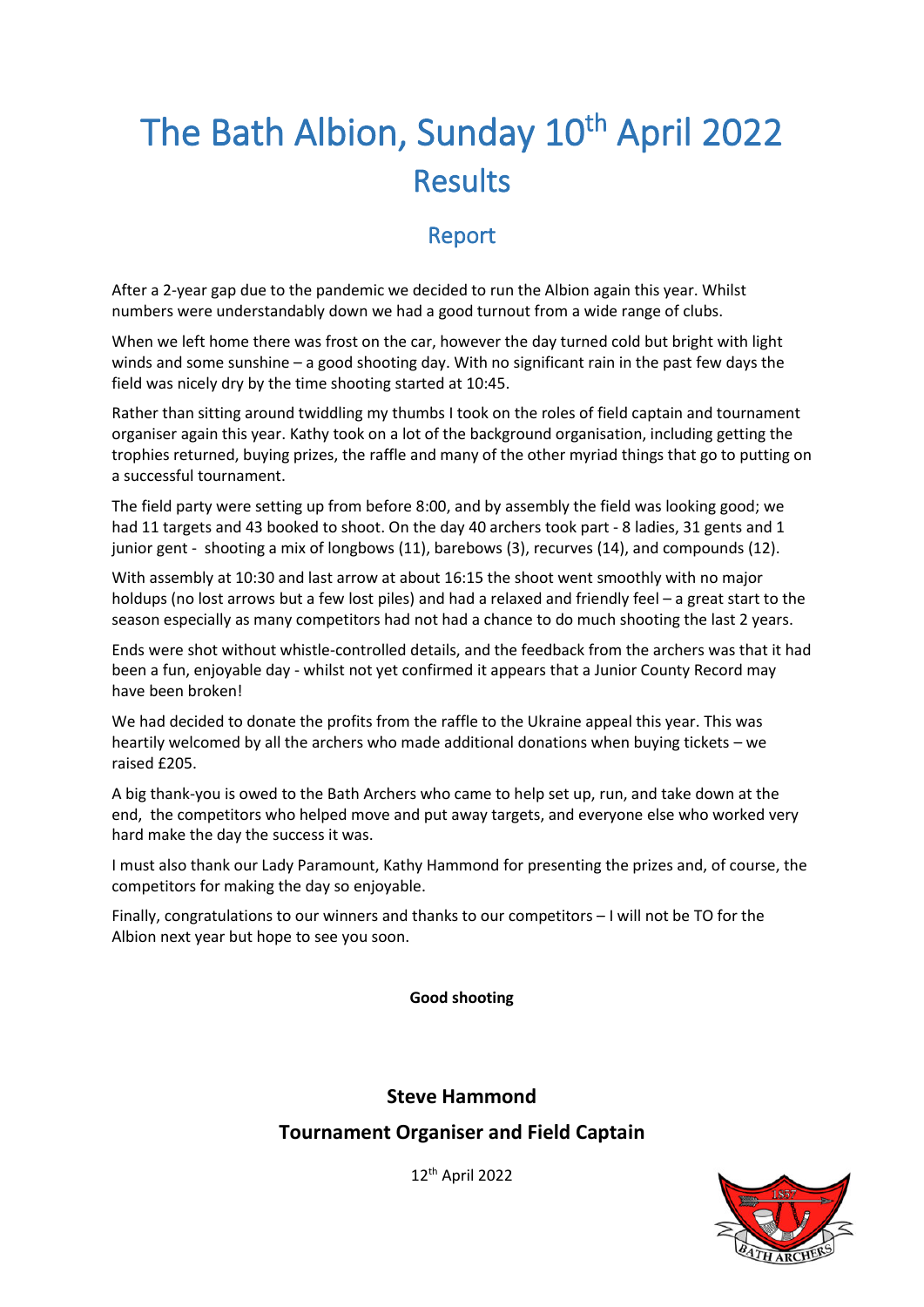### Awards

#### Ladies Recurve

| 1st Place | Trophy & Gold Medal | Mrs Anne Lewin, Coastal Archers  |
|-----------|---------------------|----------------------------------|
| 2nd Place | Silver Medal        | Ms Shirley Stephen, Bath Archers |
| 3rd Place | <b>Bronze Medal</b> | Ms Chloe Moore, Bowmen of Mendip |

#### Gents Recurve

| 1st Place | Trophy & Gold Medal | Mr Stuart Ohren, Bath Archers       |
|-----------|---------------------|-------------------------------------|
| 2nd Place | Silver Medal        | Mr David Blake, Bowmen of Mendip    |
| 3rd Place | <b>Bronze Medal</b> | Mr Clive Jarrett, South Wansdyke AC |

#### Ladies Compound

| 1st Place | Gold Medal | Mrs Debbie Teml, Tockington Archers |
|-----------|------------|-------------------------------------|
|           |            |                                     |

#### Gents Compound

| 1st Place         | Gold Medal   | Mr Liam Goodes, Burnham C o A |
|-------------------|--------------|-------------------------------|
| 2nd Place (Joint) | Silver Medal | Mr Chris Hole, Burnham C o A  |
| 2nd Place (Joint) | Silver Medal | Mr Tony Newland, AGB          |

*After the prizegiving it emerged that the scoresheet for Mr George Pengelly had been incorrectly totalled. His score should have read 108 / 930 / 88, which would have placed him second, with Mr Chris Hole and Mr Tony Newland sharing 3rd. As Mr Pengelly had accepted and signed for the score of 830 he insisted that the results stand. Thank you, George.*

#### Junior Gents Compound

| Gent (Under 18)           | Gold Medal   | Mstr David McCarthy, Llandaff City Bowmen |
|---------------------------|--------------|-------------------------------------------|
|                           |              | Ladies Longbow                            |
| 1st Place - Most Hits     | Gold Medal   | Mrs Val Leveridge, Coastal Archers        |
| 2nd Place - Highest Score | Silver Medal | Mrs Kay Deacon, Bath Archers              |
|                           |              | <b>Gents Longbow</b>                      |
| 1st Place - Most Hits     | Gold Medal   | Mr Kevin Macey, Deer Park Archers         |
| 2nd Place - Highest Score | Silver Medal | Mr Robin Perry, Tockington Archers        |

3rd Place - Most Golds Bronze Medal Mr David Fearnehough, Frome Town Archers

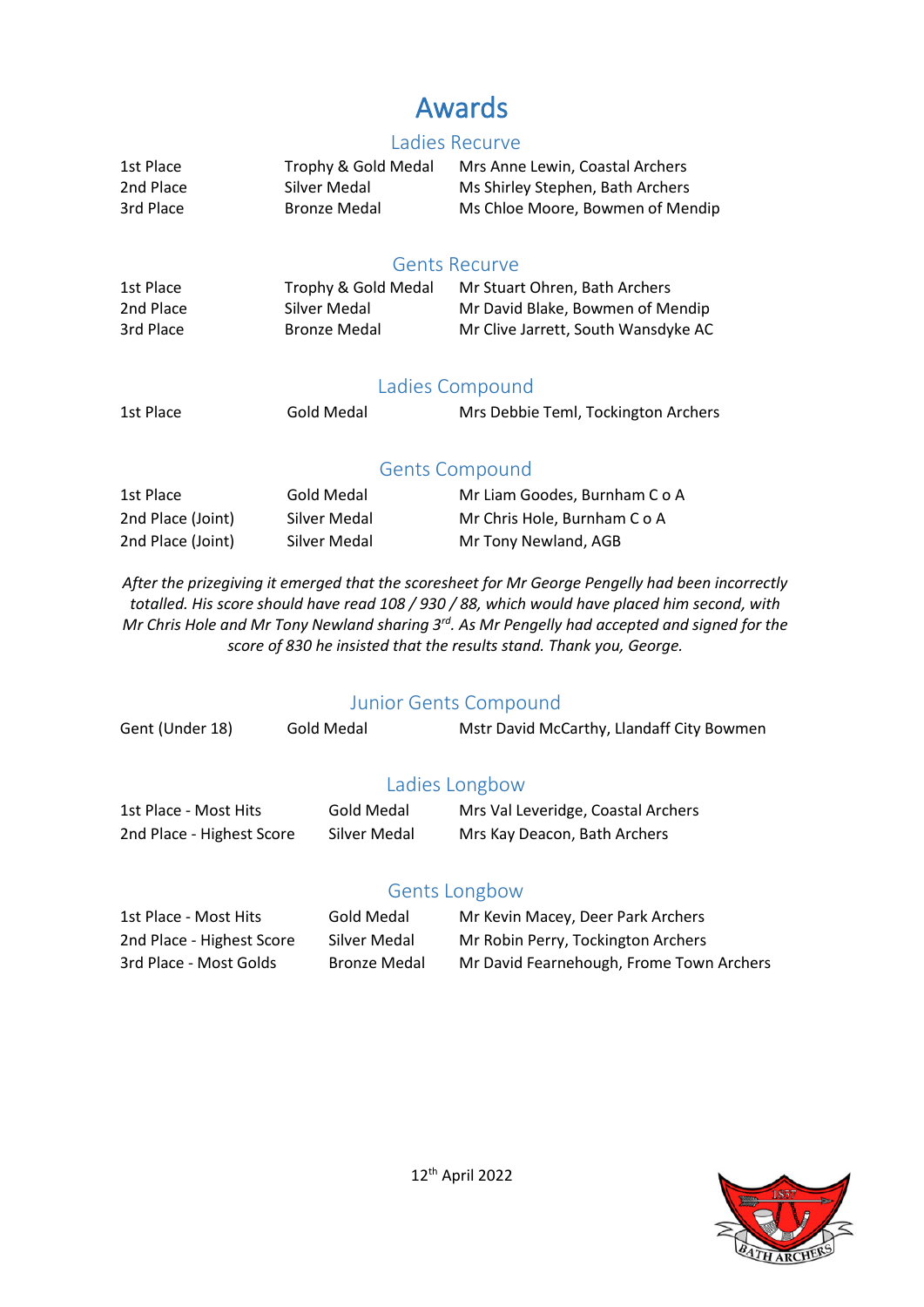|                       |                                    | Ladies Barebow                                                                  |  |
|-----------------------|------------------------------------|---------------------------------------------------------------------------------|--|
| 1st Place             | <b>Gold Medal</b>                  | Mrs Wendy Wills, Supermarine Bowmen                                             |  |
|                       |                                    | <b>Gents Barebow</b>                                                            |  |
| 1st Place             | <b>Gold Medal</b>                  | Mr John Butler, Chippenham Archers                                              |  |
| 2nd Place             | <b>Silver Medal</b>                | Mr Mark Trickey, Llandaff City Bowmen                                           |  |
|                       |                                    | Team of 3, Max 1 Compound                                                       |  |
|                       | Trophy &                           | Bath Archers - Mr Mike Brown, Mr Stuart Ohren, Ms                               |  |
| 1st Place             | Medals                             | <b>Shirley Stephen</b>                                                          |  |
|                       |                                    |                                                                                 |  |
|                       |                                    | Team of 3, Longbow                                                              |  |
| Team of 3,<br>Longbow | Trophy &<br>Medals                 | Frome Town Archers - Mr Ian Crook, Mr David<br>Fearnehough, Mr Peter Bloomfield |  |
|                       |                                    |                                                                                 |  |
|                       |                                    | <b>Best Gold</b>                                                                |  |
| Recurve               |                                    | Mr Mark Ward, Bowmen of Mendip                                                  |  |
| Compound              | Mr Tony Smith, Devizes Bowmen      |                                                                                 |  |
| Longbow               | Mr Robin Perry, Tockington Archers |                                                                                 |  |
| Barebow               |                                    | Mr John Butler, Chippenham Archers                                              |  |
|                       |                                    | <b>Bath Archers Handicap Award</b>                                              |  |
| <b>Gold Medal</b>     |                                    | Mr Stuart Ohren, Bath Archers                                                   |  |
|                       |                                    |                                                                                 |  |
|                       |                                    | <b>Spot Prizes</b>                                                              |  |
| Spot Prize Gold       | Mr Tony Newland, AGB               |                                                                                 |  |
| Spot Prize Red        | Mr Stuart Ohren, Bath Archers      |                                                                                 |  |
| Spot Prize Blue       |                                    | Mr David Blake, Bowmen of Mendip                                                |  |
| Spot Prize Black      |                                    | Mr David Blake, Bowmen of Mendip<br>Mrs Wendy Wills, Supermarine Bowmen         |  |
| Spot Prize White      |                                    |                                                                                 |  |
| Spot Prize Green      |                                    | Mrs Kay Deacon, Bath Archers                                                    |  |
|                       |                                    | Lady Paramount's Award                                                          |  |
| Lady                  |                                    | Mrs Linda Stickings, Bath Archers                                               |  |
| Gent                  |                                    | Mr John Gallop, Burnham C o A                                                   |  |
|                       |                                    |                                                                                 |  |